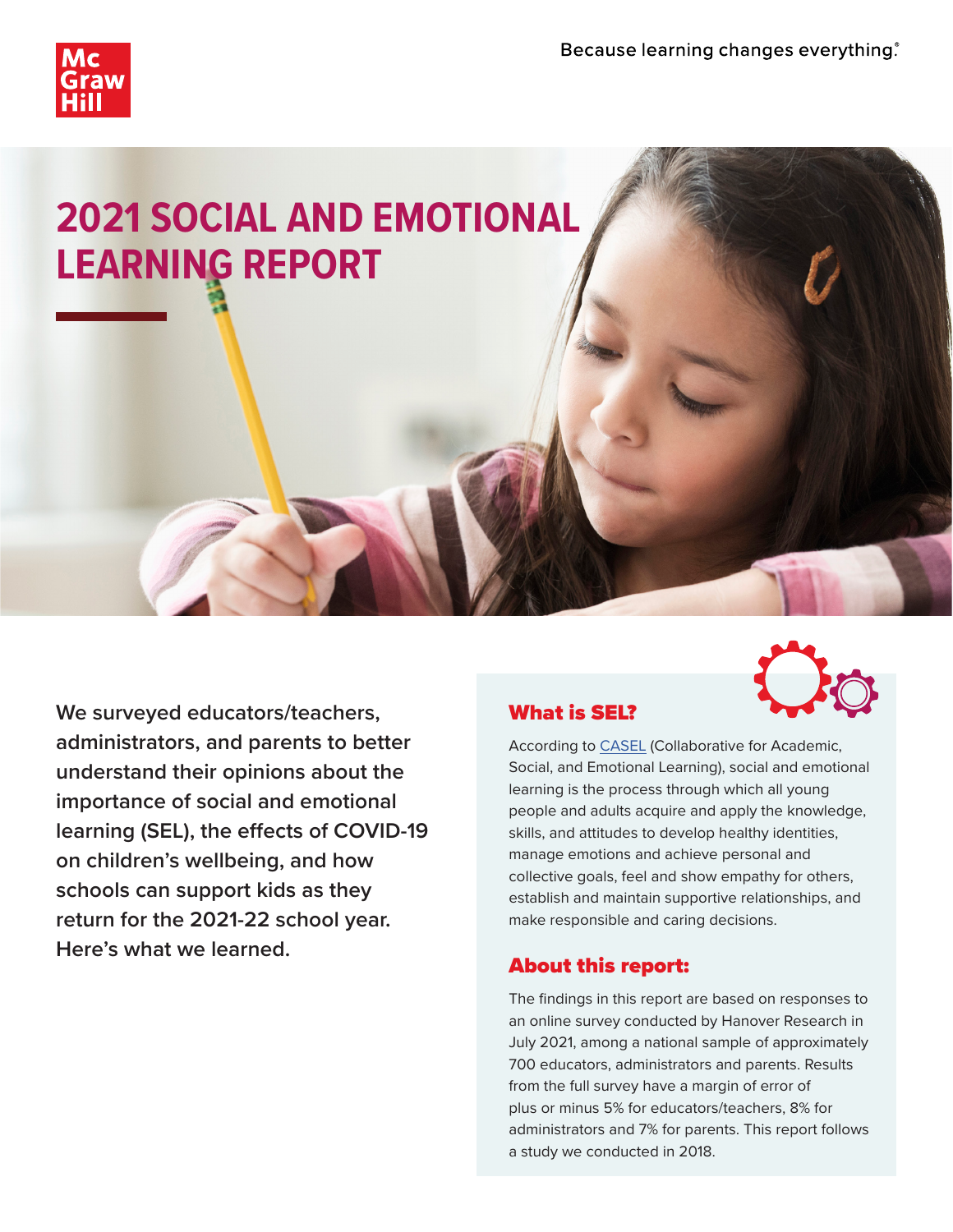### The shift to online learning has had a significant impact on students' social and emotional well-being.

#### Figure 1

**Thinking about the majority of the 2020-2021 school year, did your institution move to online/remote learning as a result of COVID-19?**



### Educators have seen more emotional distress and attendance problems with students.

- 53% of educators said COVID-19 and/or the shift to remote learning has caused their students emotional distress and created attendance problems.
	- o Administrators and educators: Students have "given up" on school and show signs of depression, loneliness, and anxiety.
	- o Educators: Student confidence has plummeted, and it is common for them to disengage from learning.

## COVID-19 has affected groups of students in different ways.

- Educators and administrators in low-income and urban school districts are more likely to report that student grades and test scores suffered during COVID-19.
	- o Schools and districts in urban areas are more likely to have moved to full-time online/remote learning (51%) compared to those in suburban (39%) and rural (29%) areas.
	- o Educators said the lack of physical connection with other students had the greatest impact on students' wellbeing, with lack of connection to educators next in line.

**I had many students give up by the end of the year. Their grades were low so they didn't bother to show up, try to improve their grade or do anything to help themselves."** "

**— EDUCATOR**

**Many students report depression, loneliness, lack of connection, and academics loss. We have had large increases in teen and child suicide attempts."** "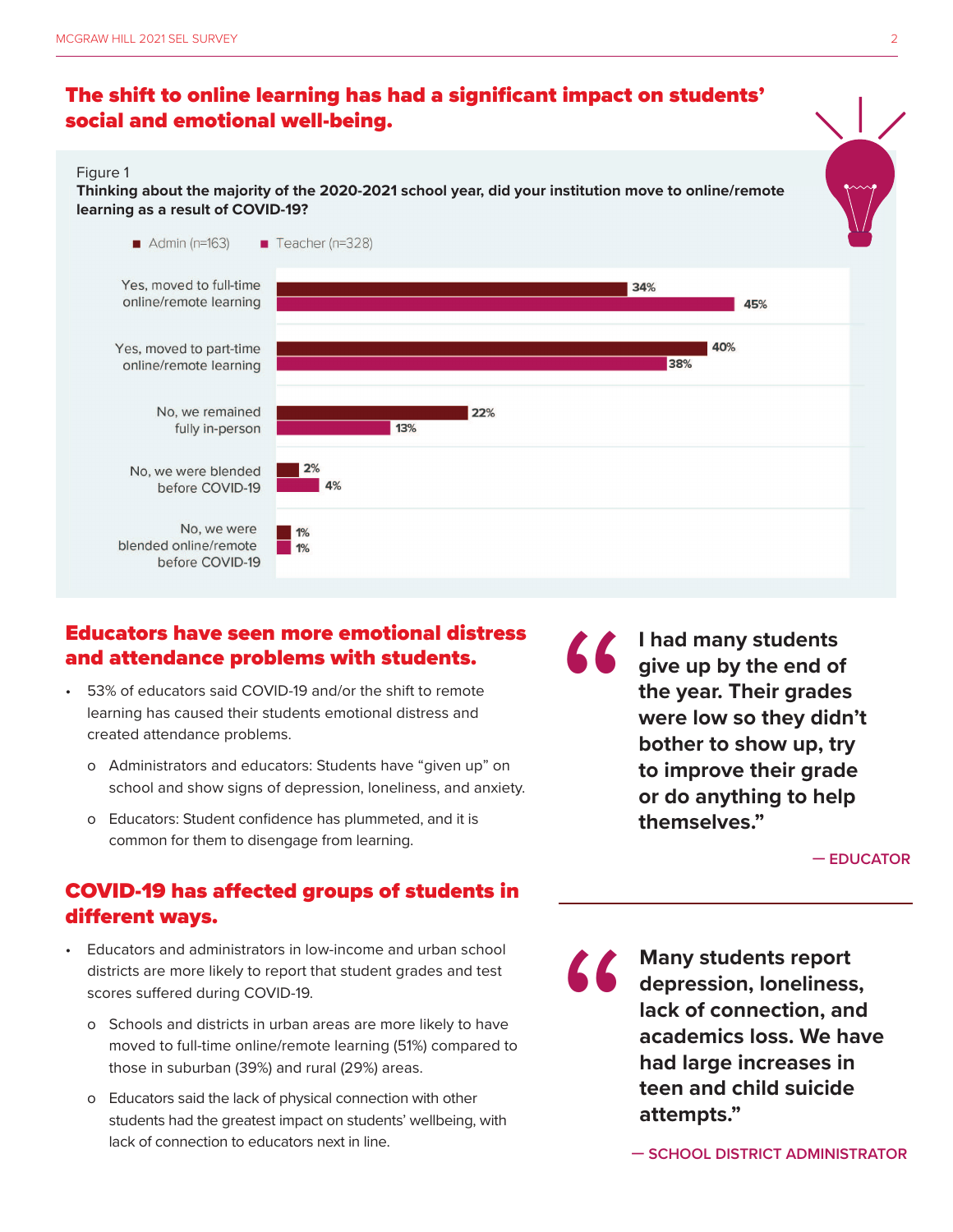



**Educators' awareness of SEL has increased from**

**83% to 94%**

**since 2018**

### Educators' and parents' awareness and prioritization of SEL continues to grow.

- Educators are much more knowledgeable about their school's/district's plans for teaching SEL skills today (91%) than they were in 2018 (77%).
- 56% of educators report that their school has begun implementing an SEL plan.
- Administrators report their institution is using standalone SEL programs (34%) far more than they did in 2018 (16%).

### Virtually all educators report that it's critical to develop key SEL skills in the classroom.

- According to educators, key SEL skills include:
	- o Self-awareness (with 99% of educators rating it as either somewhat or very important)
	- o Relationship skills (98% of educators)
	- o Self-management (97% of educators)
	- o Responsible decision-making (97% of educators)
	- o Social awareness (96% of educators)

We will have more intentional<br>
and dedicated time to SEL<br>
lessons. There will be<br>
more explicit directives and<br>
training on how teachers can<br>
integrate it in their classroom<br>
content." **and dedicated time to SEL lessons. There will be more explicit directives and training on how teachers can integrate it in their classroom content."**

**— SCHOOL DISTRICT ADMINISTRATOR** 

**I am working with our<br>
school social worker a<br>
counselor to make sur<br>
every student at every<br>
grade level K-8 receive<br>
consistent SEL lessons<br>
throughout the 2021-2 school social worker and counselor to make sure every student at every grade level K-8 receives consistent SEL lessons… throughout the 2021-22 school year."**

**— EDUCATOR**